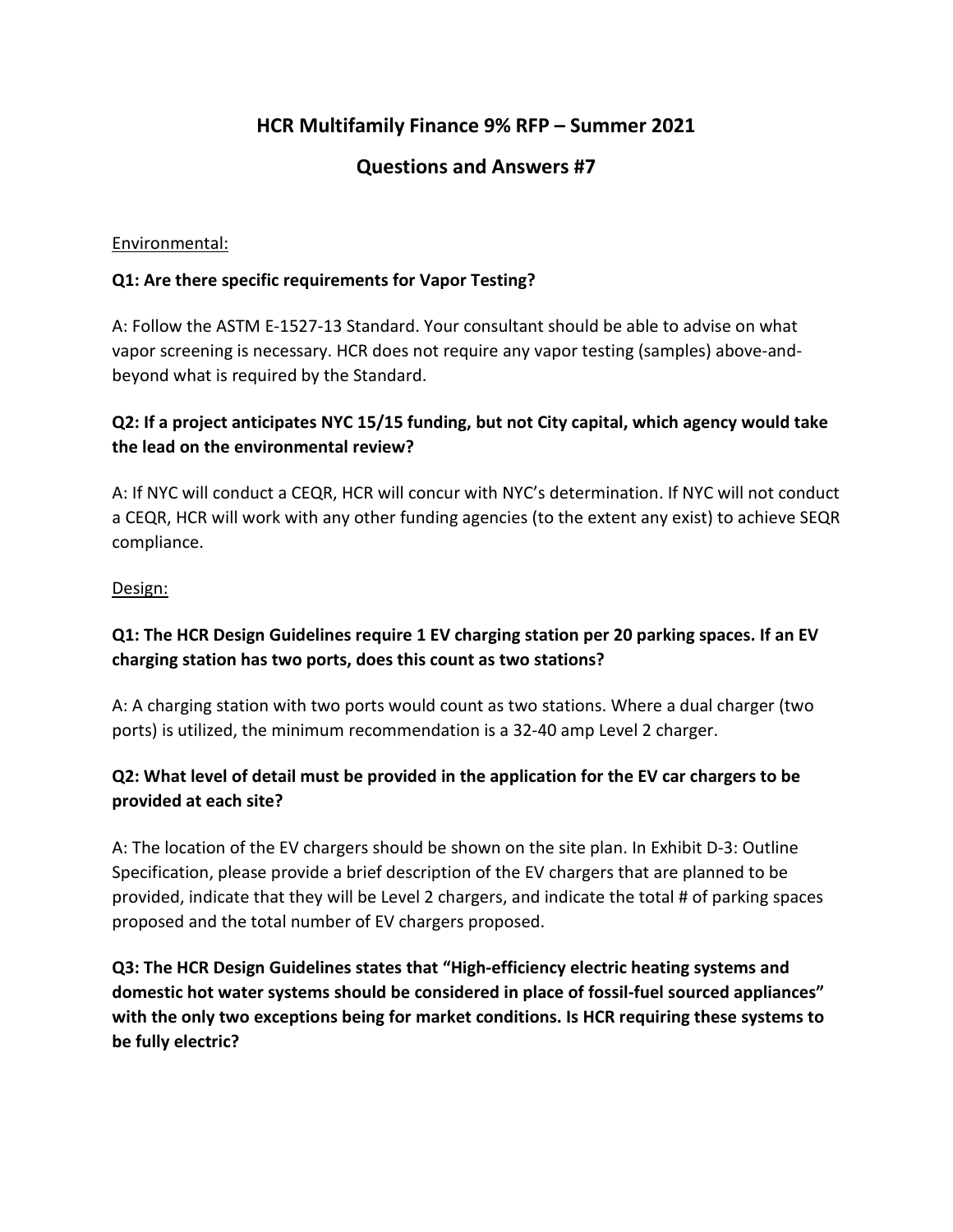A: HCR is not requiring all-electric HVAC or domestic hot water hearing equipment at this time. The intent of the Design Guideline language is to encourage development teams to consider high efficiency appliances, such as heat pumps, VRFs etc., when designing new buildings to better align with the Climate Leadership and Community Protection Act carbon reduction goals. HCR encourages mechanical systems that are high efficiency and where possible, omit fossil fuels.

# **Q4: Should the responses for Attachment D-6: Energy Efficiency and Green Building pertain to the base project?**

A: Yes, Attachment D-6 responses should pertain to the base project only.

#### Underwriting:

#### **Q1: Can 9% LIHTC and HTF be combined in a project for units below 60%?**

A: Yes, 9% LIHTC and HTF can be combined in a project for units below 60% AMI.

#### **Q2: Can a project combine HTF and 9% LIHTC for use in a Community Service Facility?**

A: A project can combine HTF and 9% LIHTC for use in a Community Service Facility provided the Community Service Facility meets the 9% LIHTC requirements and is limited to less than 10% of the HTF request.

# **Q3: Our syndicator is requiring the reserve contributions to be adjusted once the project reaches 50% of gross rents. How can this be shown in the current Underwriting application which does not allow for edits?**

A: HCR reserve requirements must be followed. An annual replacement reserve equal to \$250 per unit for new construction or \$300 per unit for rehab, escalating at 3% annually is required for all LIHTC projects. No annual operating reserve contribution is required or allowed as an operating cost in LIHTC financed projects.

### **Q4: For a project requesting HOME funds, is an appraisal required if the land is being donated?**

A: Yes. Per the CPM, if an applicant proposes the use of HOME funds, an appraisal must be provided even if the acquisition cost is below \$100,000.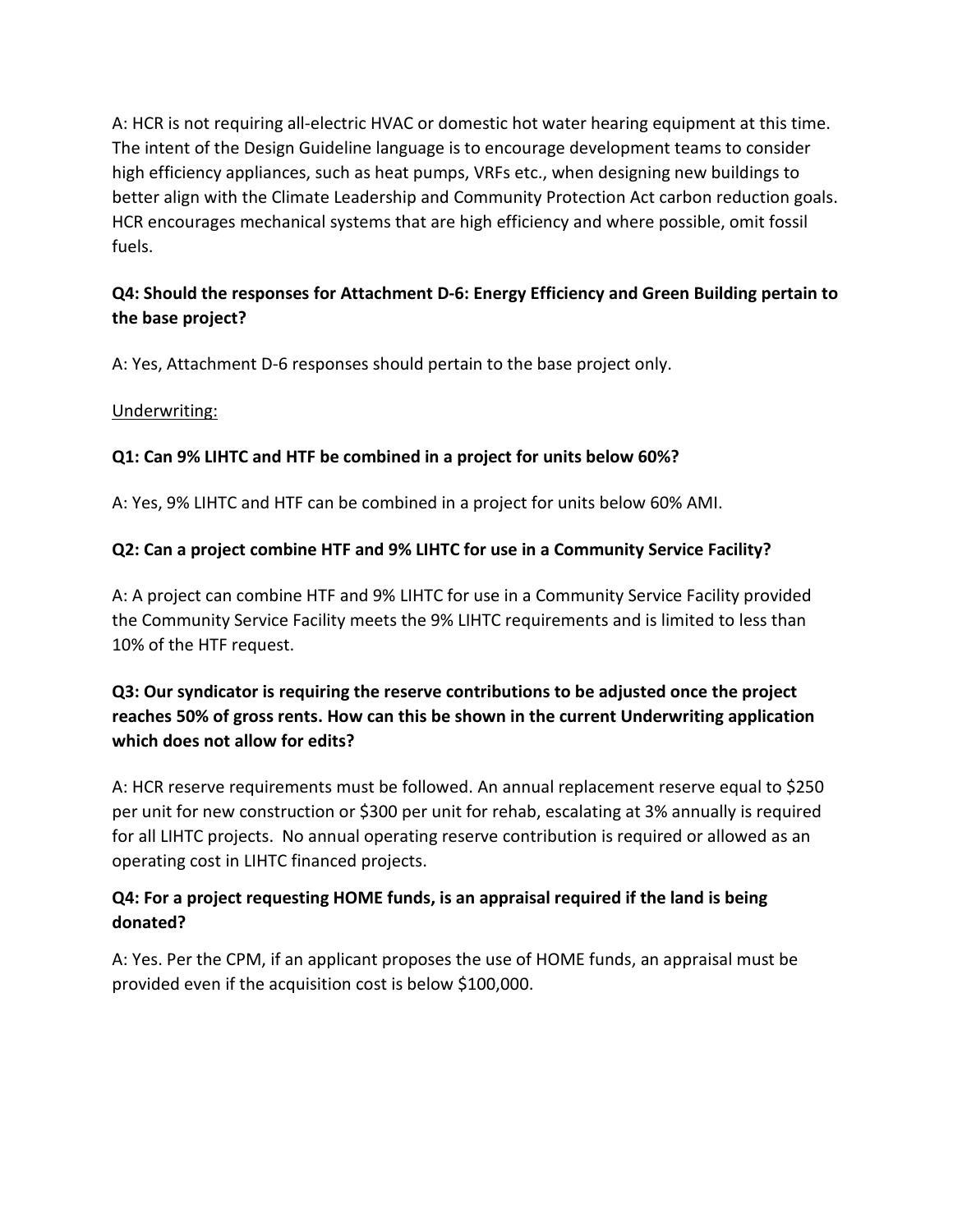#### Application:

# **Q1: For projects that have submitted applications in prior 9% rounds, does Attachment I-1 (Background Search Consent) and Attachment I-2 (Omnibus Certification) need to be submitted with the Summer 2021 page header if none of the member entities/principals or responses have changed?**

A: Per the Summer 2021 Multifamily Finance 9% RFP, Section II. RFP Timeline and Submission Instructions, B. Application Submission Instructions:

#### **B. Application Submission Instructions**

Each applicant must submit a complete application, utilizing the current application forms and the instructions therein and providing the requested supporting documentation. Applications submitted on incorrect or outdated forms will not be considered for funding. Application forms and full submission instructions are available at hcr.ny.gov/multifamily.

# **Q2: For Exhibit D-7: Visitable, Accessible & Fully Adapted Units, must a copy of the written agreement with the service organization for the mobility, hearing and/or visual impaired units be submitted with the application?**

A: Per the instructions for Exhibit D-7: Visitable, Accessible & Fully Adapted Units, by including fully adapted units in the project proposal, the applicant is certifying to HCR that the applicant has entered into a written agreement with a service organization experienced in serving the needs of persons with mobility, hearing, and/or vision impairments to refer to the project a sufficient number of prospective tenants requiring fully accessible, adapted, move-in ready units. Please note, an HCR Housing/Services Agreement should not be used as a written agreement for fully accessible and adapted units. If funded, the written agreement for accessible, adapted units must be submitted at least 30 days prior to construction financing closing.

# **Q3: In order to qualify for the points associated with the 9% LIHTC QAP Affordability scoring criteria (2040.3(f)(6)), must the project have a referral letter from a public housing authority? Would referrals from a housing authority be outside of a standard marketing lottery process?**

A: Per the instructions for Attachment C-3: Public Housing Linkage Agreement, applicants seeking potential 9% LIHTC scoring points under Section 2040.3(f) of the QAP should submit the Public Housing Linkage Agreement as Attachment C-3. The Public Housing Linkage Agreement can be found at [https://hcr.ny.gov/marketing-plans-policies.](https://hcr.ny.gov/marketing-plans-policies) See Section 4.0 of the Capital Programs Manual for information on preferences in tenant selection and inclusion in Affirmative Fair Housing Marketing Plan submissions.

### **Q4: Attachment I-1: Background Search Consent and Authorization to Release Information requires principals of the development team to sign both the Background Search Consent and**